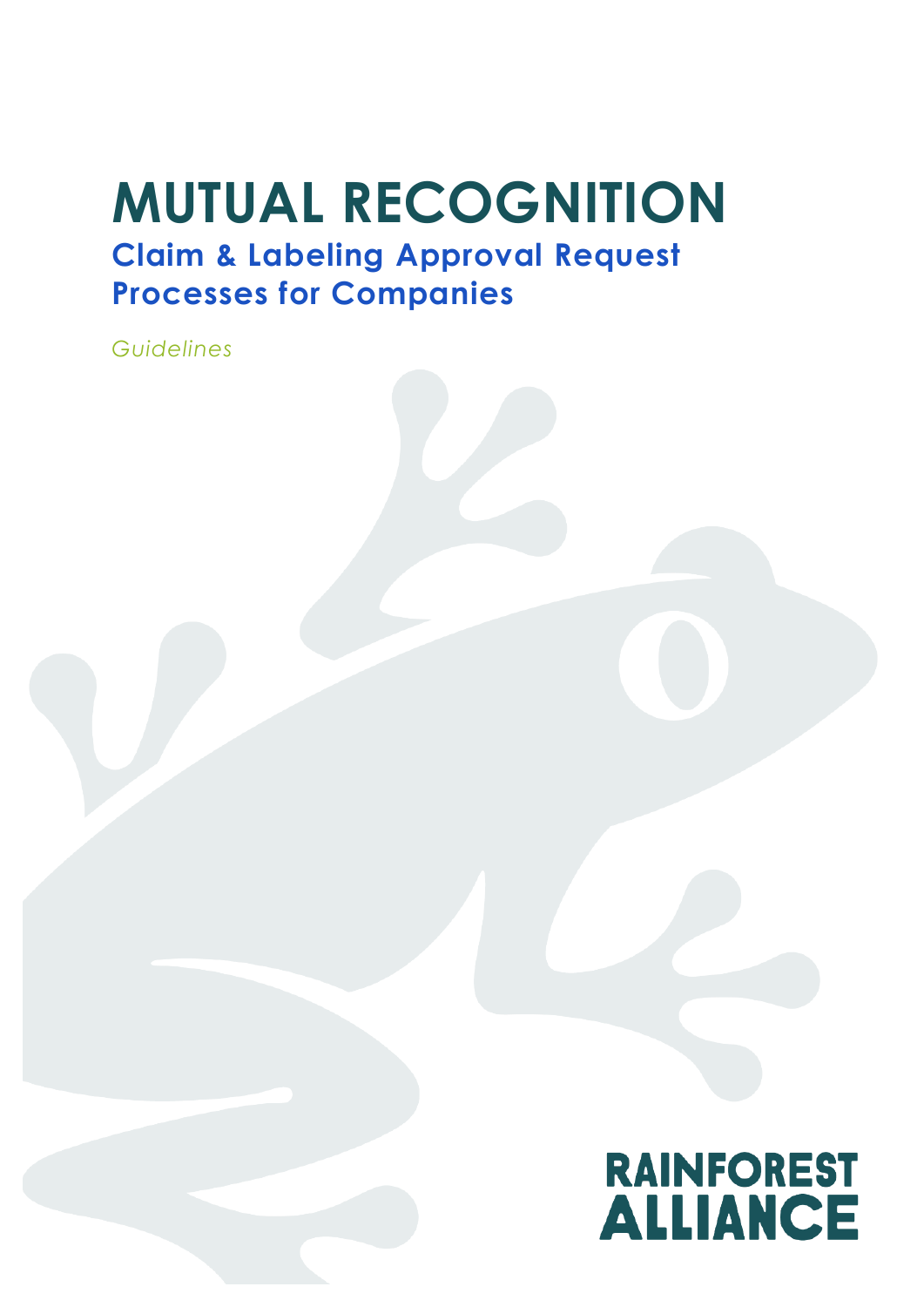

## **MUTUAL RECOGNITION OF CLAIMS & LABELS**

*From July 1st, 2019, the Rainforest Alliance will offer further mutual recognition options for our cocoa, tea and hazelnut programs.* 

This means that companies will be able to source Rainforest Alliance Certified™ or UTZ certified ingredients (or a mixture of both), and then use either the Rainforest Alliance Certified seal or UTZ label on pack (in accordance with the labeling policy and guidelines). This document aims to set out the initial steps required for a company to use this option, as well as the subsequent steps for each new claim or labeling approval request.

For any questions, please contact cs@ra.org.

### **PROCESSES**

#### **ONE TIME INITIAL SET UP: PREREQUISITES**

To benefit from mutual recognition of volumes in their claims and labelling, companies must either hold Chain of Custody certification already for both the UTZ and Rainforest Alliance schemes, OR have successfully applied for and been granted mutual recognition at the chain of custody level.

Having this in place means that companies can receive volumes from both schemes and have accounts in both Marketplace (Rainforest Alliance) and the Good Inside Portal or MultiTrace (UTZ).

More information on applying for mutual recognition of chain of custody certification can be found [here.](https://www.rainforest-alliance.org/business/wp-content/uploads/2018/11/Guidelines-for-Mutual-Recognition-Process_for_companies_en-1.pdf) For companies wishing to apply for approval to use the Rainforest Alliance Certified seal on products containing UTZ certified materials, it is essential that they sign and upload into their Marketplace accounts a **License Agreement** for trademark use. This is required once per organisation, but must be signed before any claims based on mutual recognition can be approved.

#### **Please note:**

We acknowledge that the UTZ and Rainforest Alliance standards differ in their approach to genetically modified organism (GMOs). The Rainforest Alliance Standard prohibits the use of GMOs while the UTZ standard permits GMOs provided that the producer declares such use to UTZ. To date, UTZ has not received a producer GMO declaration. However, in the event that a producer declares GMO use in the future, that UTZ Certified product will not be eligible for the mutual recognition program.

Rainforest Alliance and UTZ are in the last stage of development of a new Rainforest Alliance standard, and the version that is now being proposed by Rainforest Alliance for second consultation contains a prohibition on the use of GMOs for all certified products. More details can be found on [consultation webpage.](https://www.rainforest-alliance.org/business/solutions/certification/agriculture/2020-certification-program/sustainable-agriculture/?s_src=ADE19FX&s_subsrc=1906aorgupdate&autologin=true)